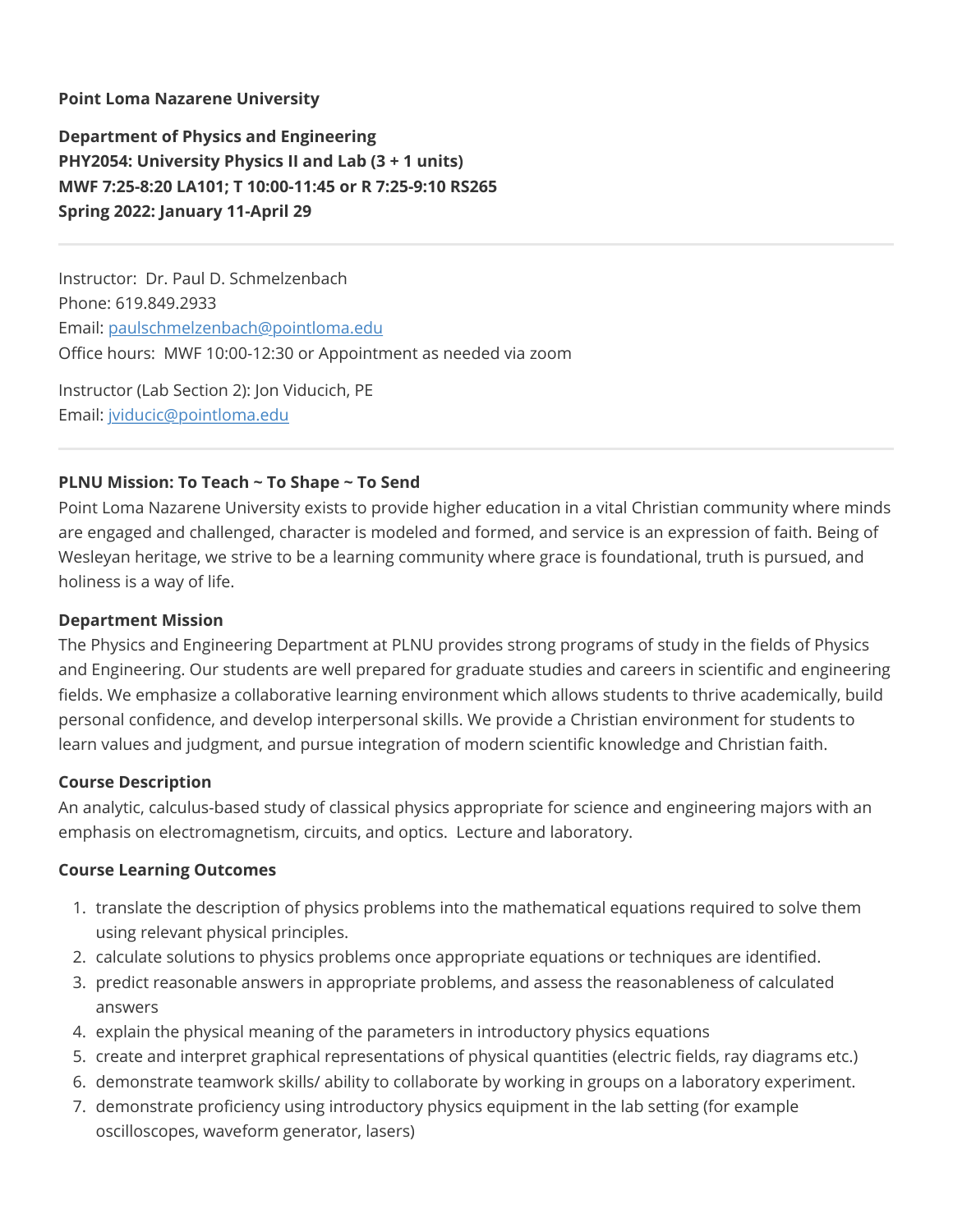- 8. apply fundamental concepts/laws in physics by setting up and using laboratory equipment safely and efficiently and planning and carrying out experimental procedures.
- 9. demonstrate the ability to apply knowledge/skills to real world settings by identifying possible sources of error and implementing techniques that enhance precision.

## **Required Texts and Materials**

Physics for Scientists & Engineering by Giancoli, 4th edition . Basic scientific calculator. Access to Mastering Physics

## **Course Credit Hour Information**

In the interest of providing sufficient time to accomplish the stated course learning outcomes, this class meets the PLNU credit hour policy for a 4 unit class delivered over 15 weeks. Specific details about how the class meets the credit hour requirements can be provided upon request.

## **Assessment and Grading**

The grade you earn in this course is based on the scale below. The points you receive during the course are weighted accordingly:

**(5%) Preclass** Each class day there will a few questions to answer electronically. These will typically be due by 10 pm the evening before class. Your responses to the preclass questions are graded on the following scale: 3=demonstrates reading/thinking; 2=room for improvement, 1=looks pretty last second, 0=unsatisfactory.

**(20%) Lab** Lab meetings will provide you the opportunity for hands-on experience of topics from class meetings, improve lab technique, and data analysis. Labs will be preformed in small groups, but each individual is responsible for submitting his or her own results. You must pass the lab portion of class to pass the class.

**(20%) Homework** problems will be completed through the Mastering Physics. Through the semester, to improve your understanding to topics you will be completing various homework assignments. It may be helpful to work together, but make sure that your work is your own.

**(35%) Exams (4):** Four exams will be given during in-semester on February 2, February 25, March 28, and April 22. Exams will include both multiple-choice or short answer conceptual questions, and problems to solve. Exams will be closed book, but a sheet of formulas will be provided to you to use during your exam. Partial credit will be given for correct reasoning at any step of a problem, but only if it is communicated clearly enough for me to understand. For problems that call for a solution or explanation, no credit will be given for an answer alone; the method or reasoning must also be shown.

**(20%) Final exam:** The final exam is Wednesday, May 4 at 7:30-10:00 am. The final examination will be comprehensive with an emphasis on the final material in the course.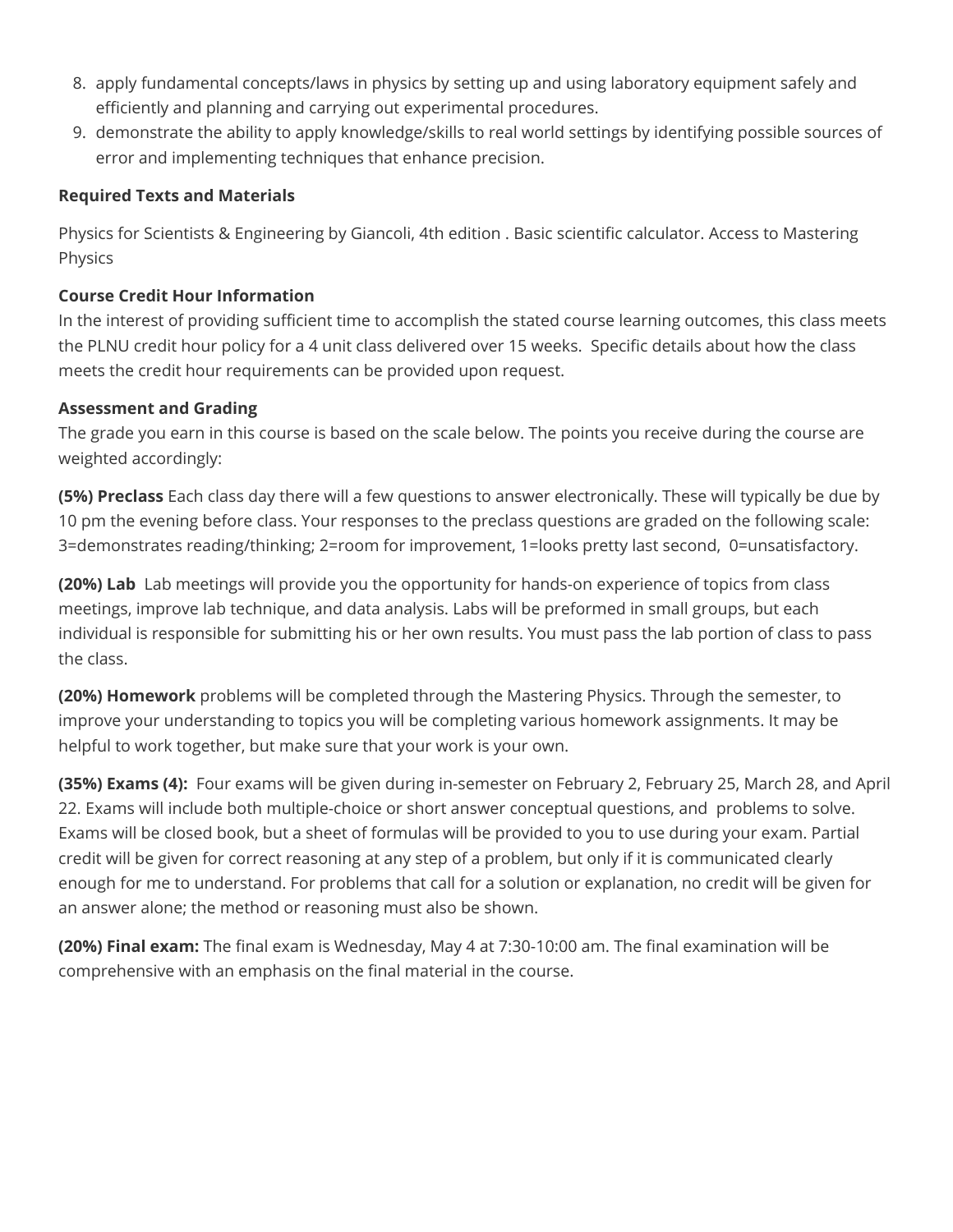| A        | В       |               | D             |                |
|----------|---------|---------------|---------------|----------------|
| A 92-100 | B+87-89 | $C+77-79$     | $D+67-69$     | F Less than 59 |
| A-90-91  | B 83-86 | C 73-76       | D 63-66       |                |
|          | B-80-82 | $C - 70 - 72$ | $D - 60 - 62$ |                |

### **Exams**

Examinations and the Final Examination will include problems and questions over material assigned in the text, readings and handouts, as well as material presented in class. No examination shall be missed without prior consent or a well-documented emergency beyond your control. A score of zero will be assigned for an examination that is missed without prior consent or a well-documented emergency beyond your control.

### **Final Exam**

The final exam date and time is set by the university at the beginning of the semester and may not be changed by the instructor. This schedule can be found on the university website and in the course calendar. No requests for early examinations will be approved. Only in the case that a student is required to take three exams during the same day of finals week, is an instructor authorized to consider changing the exam date and time for that particular student.

### **Incompletes and Late Assignments**

Each hour late a homework assignment is submitted will reduce the points you receive by 5 percent. (Note that MasteringPhysics automatically reduces your points only for the problems you have not submitted) After 5 days, an assignment will no longer be accepted for evaluation. Incompletes will only be assigned in extremely unusual circumstances.

## **PLNU Copyright Policy**

Point Loma Nazarene University, as a non-profit educational institution, is entitled by law to use materials protected by the US Copyright Act for classroom education. Any use of those materials outside the class may violate the law.

#### **PLNU Academic Honesty Policy**

Students should demonstrate academic honesty by doing original work and by giving appropriate credit to the ideas of others. Academic dishonesty is the act of presenting information, ideas, and/or concepts as one's own when in reality they are the results of another person's creativity and effort. A faculty member who believes a situation involving academic dishonesty has been detected may assign a failing grade for that assignment or examination, or, depending on the seriousness of the offense, for the course. Faculty should follow and students may appeal using the procedure in the university Catalog. See [Academic Policies.](http://catalog.pointloma.edu/content.php?catoid=18&navoid=1278) for definitions of kinds of academic dishonesty and for further policy information.

## **PLNU Academic Accommodations Policy**

PLNU is committed to providing equal opportunity for participation in all its programs, services, and activities. Students with disabilities may request course-related accommodations by contacting the Educational Access Center (EAC), located in the Bond Academic Center ([EAC@pointloma.edu](mailto:EAC@pointloma.edu) or 619-849-2486). Once a student's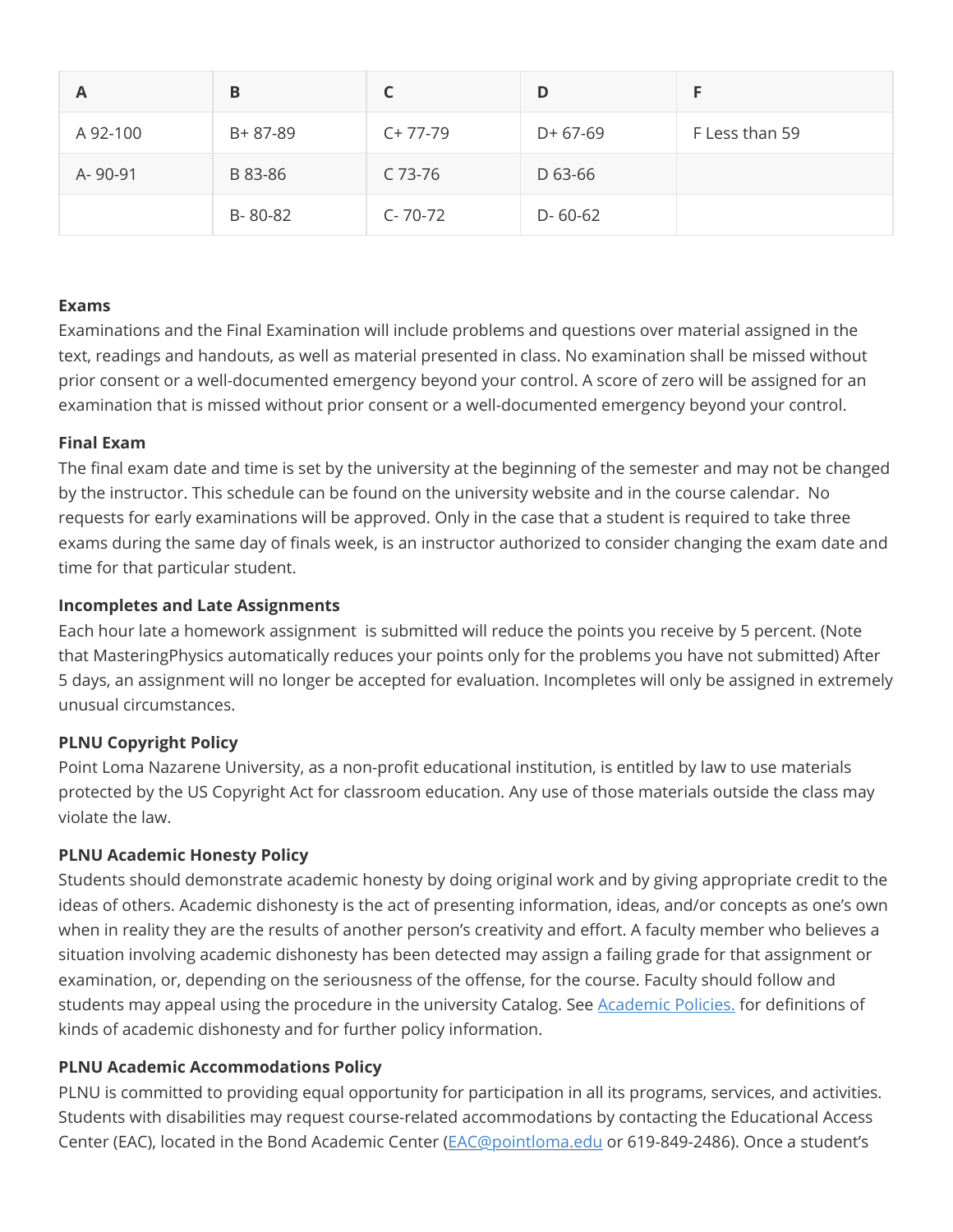eligibility for an accommodation has been determined, the EAC will issue an academic accommodation plan ("AP") to all faculty who teach courses in which the student is enrolled each semester.

PLNU highly recommends that students speak with their professors during the first two weeks of each semester/term about the implementation of their AP in that particular course and/or if they do not wish to utilize some or all of the elements of their AP in that course.

Students who need accommodations for a disability should contact the EAC as early as possible (i.e., ideally before the beginning of the semester) to assure appropriate accommodations can be provided. It is the student's responsibility to make the first contact with the EAC.

# **STATE AUTHORIZATION**

State authorization is a formal determination by a state that Point Loma Nazarene University is approved to conduct activities regulated by that state. In certain states outside California, Point Loma Nazarene University is not authorized to enroll online (distance education) students. If a student moves to another state after admission to the program and/or enrollment in an online course, continuation within the program and/or course will depend on whether Point Loma Nazarene University is authorized to offer distance education courses in that state. It is the student's responsibility to notify the institution of any change in his or her physical location. Refer to the map on State Authorization to view which states allow online (distance education) outside of California

# **PLNU Attendance and Participation Policy**

Attendance is expected at each class session. In the event of an absence you are responsible for the material covered in class and the assignments given that day. Regular and punctual attendance at all classes is considered essential to optimum academic achievement. If the student is absent from more than 10 percent of class meetings, the faculty member can file a written report which may result in de-enrollment. If the absences exceed 20 percent, the student may be de-enrolled without notice until the university drop date or, after that date, receive the appropriate grade for their work and participation. See [Academic Policies site.](https://catalog.pointloma.edu/content.php?catoid=46&navoid=2650#Class_Attendance) in the Undergraduate Academic Catalog. If absences exceed these limits but are due to university excused health issues, an exception will be granted.

# **Class Enrollment:**

It is the student's responsibility to maintain his/her class schedule. Should the need arise to drop this course (personal emergencies, poor performance, etc.), the student has the responsibility to follow through (provided the drop date meets the stated calendar deadline established by the university), not the instructor. Simply ceasing to attend this course or failing to follow through to arrange for a change of registration (drop/add) may easily result in a grade of F on the official transcript.

# **Spiritual Care**

Please be aware PLNU strives to be a place where you grow as whole persons. To this end, we provide resources for our students to encounter God and grow in their Christian faith. If students have questions, a [desire to meet with the chaplain or have prayer requests you can contact the Office of Spiritual Development](https://www.pointloma.edu/offices/spiritual-development) Links to an external site.

# **Topics and Assignments at a glance:**

| Date Topic |  | <b>Reading</b> | <b>Hmk Due</b> | <b>Week's Lab</b> |
|------------|--|----------------|----------------|-------------------|
|------------|--|----------------|----------------|-------------------|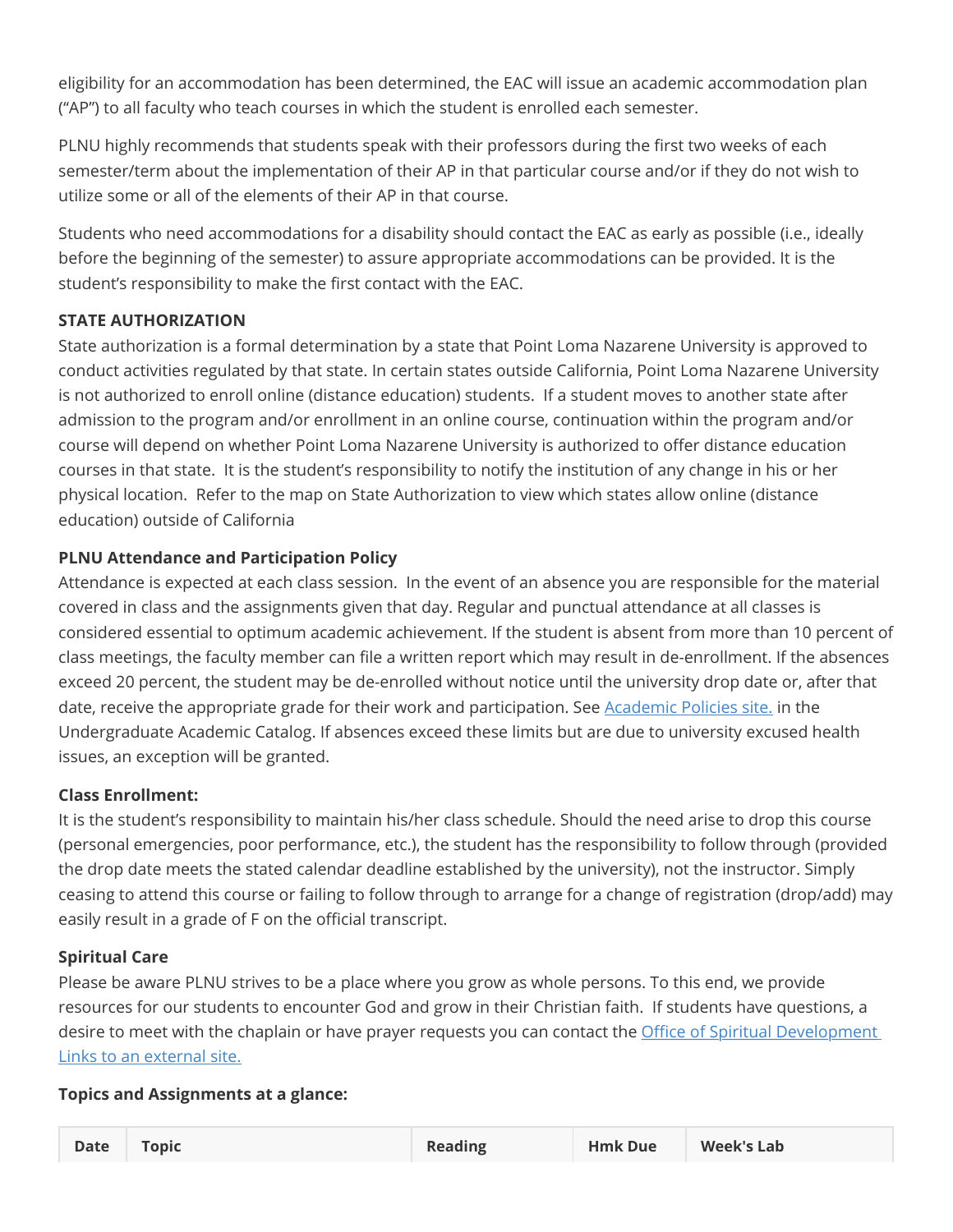| 1/11 | Introductions                   |                |            | (no lab)                          |
|------|---------------------------------|----------------|------------|-----------------------------------|
| 1/12 | Static Charge and Coulomb's Law | 21-1 to 21-5   |            |                                   |
| 1/14 | The Electric Field              | 21-6 to 21-9   |            |                                   |
| 1/17 | Martin Luther King Jr. Day      |                |            | <b>Electric Field Simulations</b> |
| 1/19 | Motion in a field and Dipoles   | 21-10 to 21-11 |            |                                   |
| 1/21 | Gauss's Law 1                   | 22-1 to 22-3   | Hmk 1 (21) |                                   |
| 1/24 | Gauss's Law 2                   | 22-1 to 22-3   |            | <b>Electric Potential Map</b>     |
| 1/26 | <b>Electric Potential 1</b>     | 23-1 to 23-3   | Hmk 2 (22) |                                   |
| 1/28 | <b>Electric Potential 2</b>     | 23-4 to 23-8   |            |                                   |
| 1/31 | Wrap-Up                         |                |            | Oscilloscope                      |
| 2/02 | Exam #1 (Chapter 21-24)         |                | Hmk 3(23)  |                                   |
| 2/04 | Capacitors 1                    | 24-1 to 24-2   |            |                                   |
| 2/07 | Capacitors 2                    | 24-3 to 24-5   |            | Ohms Law                          |
| 2/09 | Ohm's Law                       | 25-1 to 25-4   | Hmk 4(24)  |                                   |
| 2/11 | Power and Current               | 25-5 to 25-10  |            |                                   |
| 2/14 | Circuits and Kirchohoff's Rules | 26-1 to 26-3   | Hmk 5(25)  | <b>Basic Circuits</b>             |
| 2/16 | RC circuits                     | 26-4 to 26-6   |            |                                   |
| 2/18 | Magnetism 1                     | 27-1 to 27-3   | Hmk 6 (26) |                                   |
| 2/21 | Magnetism 2                     | 27-4 to 27-8   |            | RC circuits                       |
| 2/23 | Wrap-Up and Review              |                |            |                                   |
| 2/25 | Exam #2 (Chapter 25-27)         |                | Hmk 7(27)  |                                   |
| 2/28 | Ampere's Law 1                  | 28.1-28.3      |            | Magnetic Field of Slinky          |
| 3/02 | Ampere's Law 2                  | 28.4-28.5      |            |                                   |
| 3/04 | <b>Biot-Savart Law</b>          | 28.6-28.9      |            |                                   |
| 3/7  | Spring Break                    |                |            | (no lab)                          |
| 3/9  | <b>Spring Break</b>             |                |            |                                   |
| 3/11 | Spring Break                    |                |            |                                   |
| 3/14 | Induction and Faraday's Law 1   | 29.1-29.3      | Hmk 8(28)  | Motor                             |